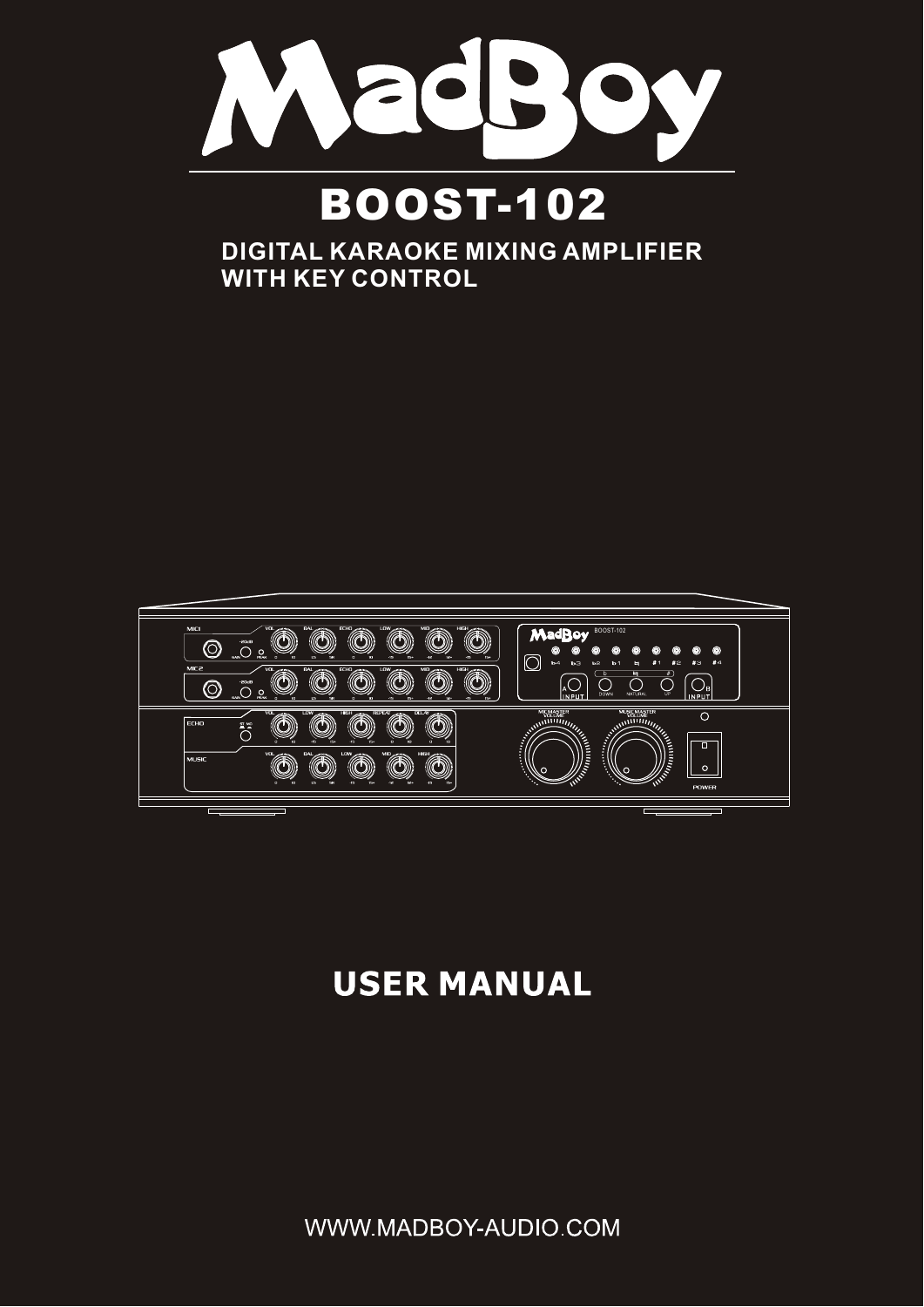# Table of Contents \_\_\_\_\_\_\_\_\_\_\_\_\_

#### **Introduction**

### **Getting Connected**

### **Effects Loop Connections**

#### **Controls and Functions**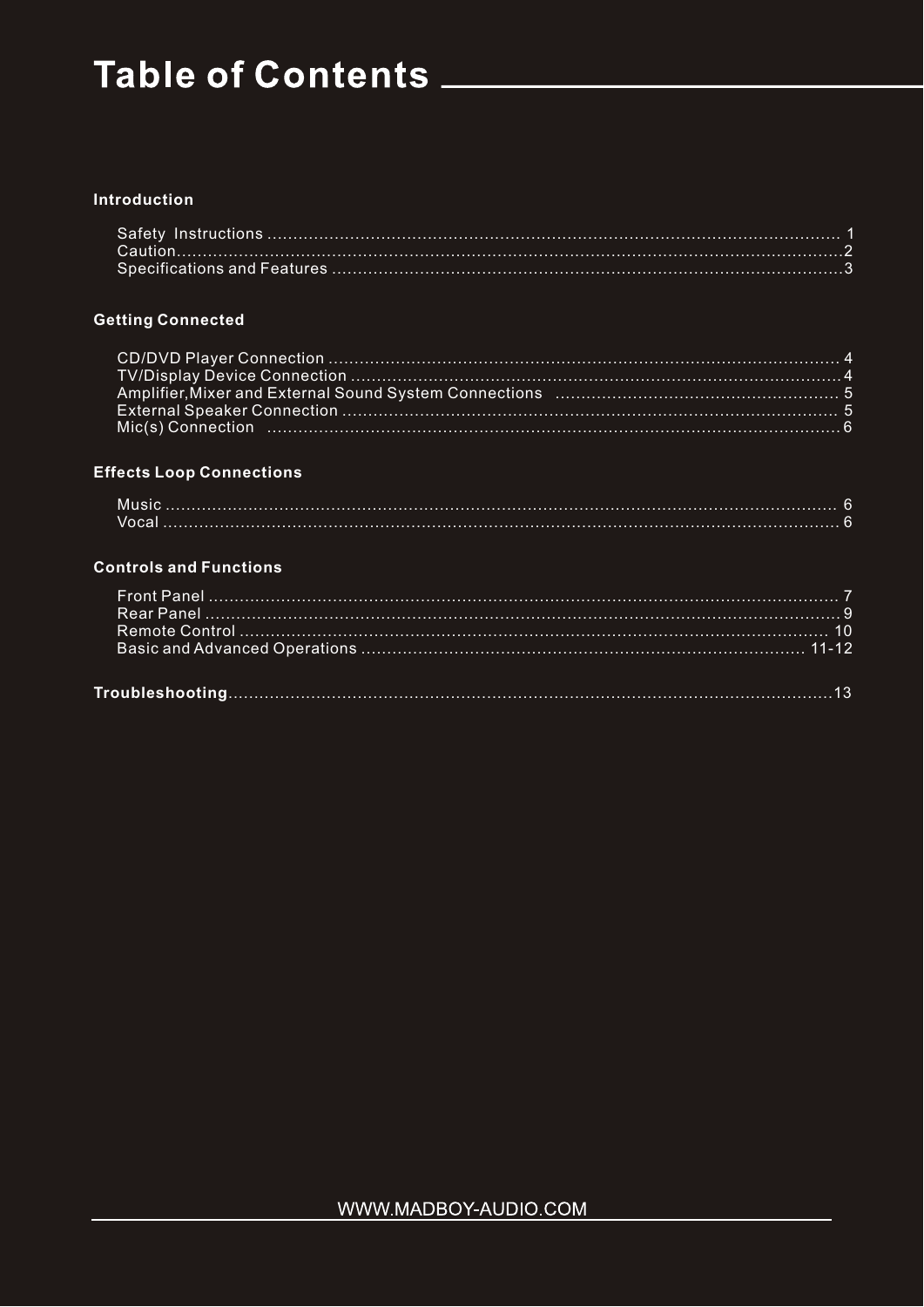## **Safety Instructions**



 **CAUTION**  RISK OF SHOCK

CAUTION:To reduce the risk of electric shock, do not remove cover(or back).No use-serviceable parts inside.Only refer servicing to qualified service personnel.

Explanation of Graphical Symbols



The lightning flash & arrowhead symbol,within an equilateral triangle, is intended to alert you to the presence of danger.

The exclamation point within an equilateral triangle is intended to alert you to the presence of important operating and servicing instructions.

### **WARNING**

To reduce the risk of fire or electric shock,do not expose this unit to rain or moisture.

1.Read Instructions - All the safety and operating instructions should be read before the appliance is operated.

2.Retain Instructions - The safety and operating instructions should be retained for future reference.

3.Heed Warnings - All warnings on the appliance and in operating instructions should be adhered to.

4.Follow Instructions - All operating and use instructions should be followed.

5.Attachments - Do not use attachments not recomme nded by the product manufacturer as they may cause hazards.

6.Water and Moisture - Do not use this unit near water.For example,near a bathtub or in a wet basement and the like.

7.Carts and Stands - The appliance should be used only with a cart or stand that is recomme nded by the manufacturer.

An appliance and cart combination should be moved with care.Quick stops,excessive force, and uneven surfaces may cause an overturn.

8.Ventilation - The appliance should be situated so its locationdoes not interfere with its proper ventilation.For example,the appliance should not be situated on a bed, sofa, rug, or similar surface that may block the ventilation slots.

9.Heat - The appliance should be situated away from heat sources such as radiators,heat registers,stoves, or other appliances(including amplifiers)that produce heat.

10.Power Sources - The appliance should be connected to a power supply only of the type described in the operating instructions or as marked on the appliance.

11.Grounding or Polarization - Precautions should be taken so that the grounding or polarization means of an appliance is not defeated.

12.Power - Cord Protection Power - Supply cords should be routed so that are they not likely to be walked on or pinched by items placed upon or against them,paying particular attention to cords at plugs,convenience receptacles,and the point where they exit from the appliance.

13.Cleaning Unplug - This unit from the wall outlet before cleaning.Do not use liquid cleaners or aerosol cleaners.use a damp cloth for cleaning.

14.Power lines - An outdoor antenna should be located away from power lines.

15.Nonuse Periods - The power cord of the appliance should be unplugged from the outlet when left unused for a long period of time.

16.Object and Liquid Entry - Care should be taken so that objects do not fall and liquids are not spilled into the enclosure through openings.

17.Damage Requiring Service - The appliance should be serviced by qualified service personnel when:

- A. The power supply cord or plug has been damaged; or
- B. Objects have fallen into the appliance;or The appliance has been exposed to rain;or
- C. The appliance does not appear to operate normally or
- D. Exhibits a marked change in performance;or
- E. The appliance has been dropped,or the enclosure damaged.

18. Servicing - The user should not attempt to service the appliance beyond that described in the operating instructions.All other servicing should be referred to qualified service personnel.

### **NOTE:**

To CATV system installer's (U.S.A.):This reminder is provided to call the CATV system installer's attention to Article 820-40 of the NEC that provides guidelines for proper grounding and,in particular,specifies that the cable ground shall be connected as close to the point of cable entry as practical.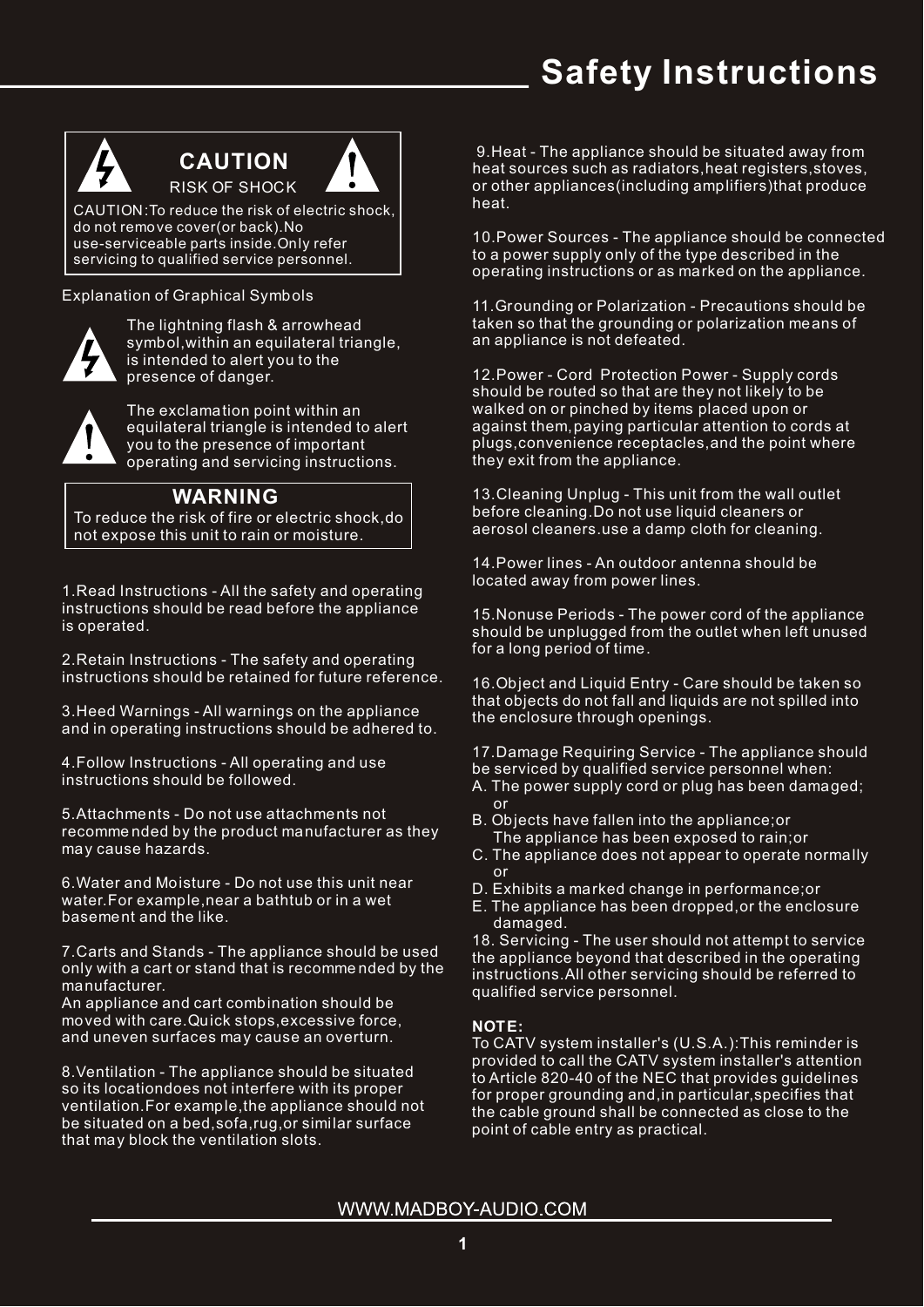## **Caution:**

### **Read this before operating your unit**

1. To ensure the finest performance, please read this manual carefully. Keep it in a safe place for future reference.

2. Install your unit in a cool, dry, clean place - away from windows, heat sources, and too much vibration, dust, moisture or cold. Avoid sources of hum (transformers, v motors). To prevent fire or electrical shock, do not expose to rain and water.

3. Do not operate the unit upside-down.

4. Never open the cabinet. If a foreign object drops into the set, contact your dealer.

5. Place the unit in a location with adequate air circulation. Do not interfere with its proper ventilation; this will cause the internal temperature to rise and may result in a failure.

6. Do not use force on switches, knobs or cords. When moving the unit, first turn the unit off. Then gently disconnect the power plug and the cords connecting to other equipment. Never pull the cord itself.

7. Do not attempt to clean the unit with chemical solvents: this might damage the finish. Use a clean, dry cloth.

8. Be sure to read the "Troubleshooting" section on common operating errors before concluding that your unit is faulty.

9. This unit consumes a fair amount of power even when the power switch is turned off. We recommend that you unplug the power cord from the wall outlet if the unit is not going to be used for a long time. This will save electricity and help prevent fire hazards. To disconnect the cord, pull it out by grasping the plug. Never pull the cord itself.

10. To prevent lightning damage, pull out the power cord and remove the antenna cable during an electrical storm.

11. The general digital signals may interfere with other equipment such as tuners or receivers. Move the system farther away from such equipment if interference is observed.

#### **NOTE:**

Please check the copyright laws in your country before recording from records, compact discs, radio, etc. Recording of copyrighted material may infringe copyright laws.

**Voltage Selector(General Model Only)**

Be sure to position the voltage selector to match the voltage of your local power lines before installing the unit.



### **CAUTION**

The apparatus is not disconnected from the AC power source so long as it is connected to the wall outlet, even if the apparatus itself is turned off. To fully insure that the apparatus is indeed fully void if residual power, leave unit disconnected from the AC outlet for at least fifteen seconds.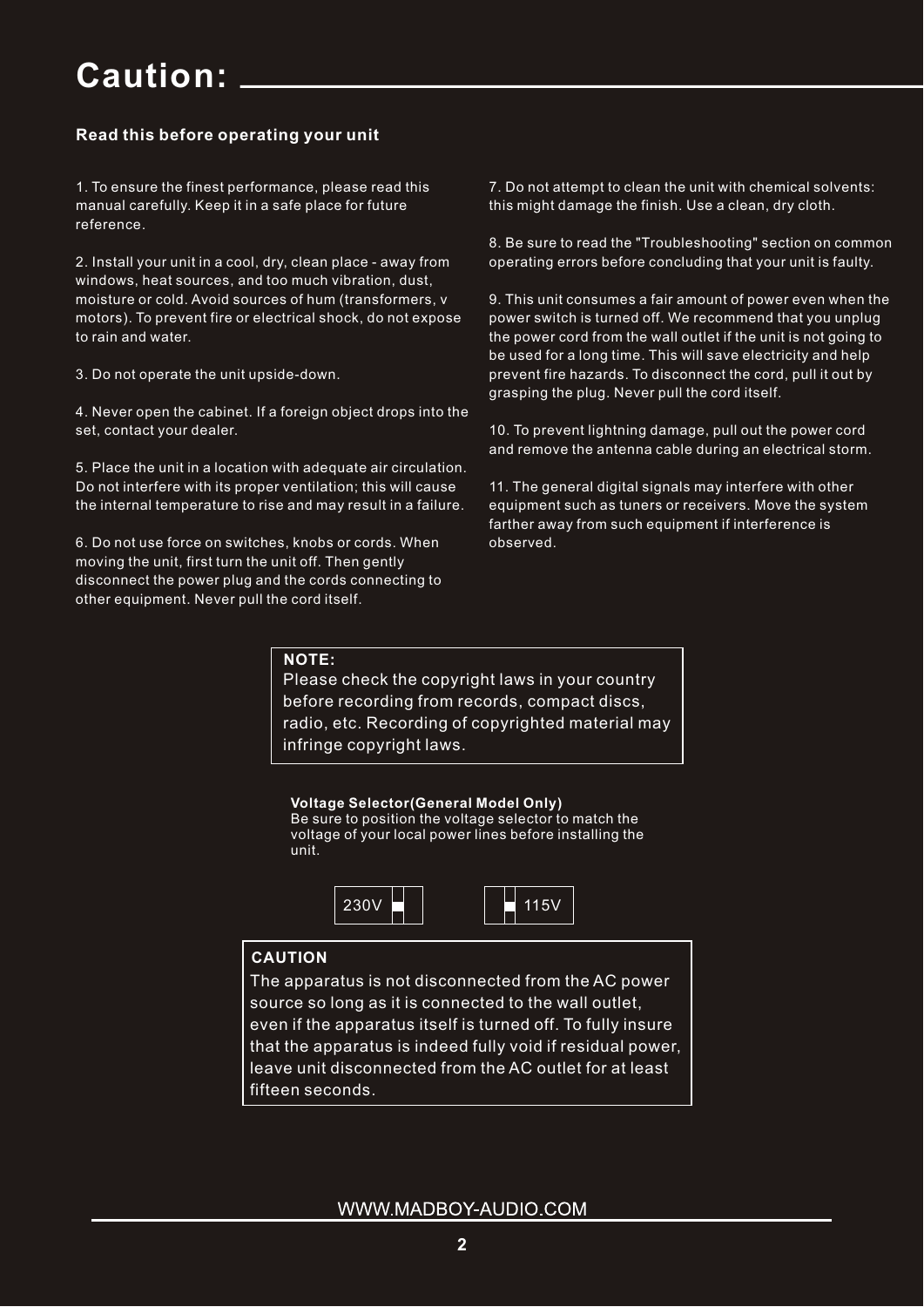## **Specifications**



**DIGITAL KARAOKE MIXING AMPLIFIER WITH KEY CONTROL**

 $S/N$  ratio  $65dB$  (mic on) 70dB (mic off)<br>THD  $0.5\%$  Frequency Response 20Hz--20KHz Noise Level <10mV

Tone Balance Control 12dB Balance Input 1.5dB Split Level >35dB<br>Mic Sensitivity <30mV Mic Sensitivity  $\leq 30 \text{mV}$ <br>Mic Frequency Sound 100Hz ~ 2.5kHz Mic Frequency Sound

MIC Tone Treble 10dB Bass 10dB Supply Voltage AC 110V 60Hz/AC 220V 50Hz

 Maximum Output 120W + 120W at 4-Ohm 100W + 100W at 8-Ohm

 $0.5%$ 

 **Features** 

- \* 9-step Digital Key Control
- \* 2 Unbalanced 1/4 Microphone Inputs with +20dB Gain Pad,Volume,Balance,Echo and 3-Way EQ
- Controls on each Channel
- \* 2 Switchable RCA A/V Inputs for Source Players (DVD, CD+G, VCD, etc)
- \* 3 RCA Audio Outputs (Record, Line and Microphone) for Output to Recording Devices, Amplifiers and Mixers
- \* 2 RCA Video Inputs/Output for Video Connection to a TV or Monitor Device
- \* Effect Loop for Integration of Outboard Effect Units
- \* Master Volume, Balance and Low/Mid/High Frequency Controls for input source music
- \* Master Lo/Hi frequency, Repeat and Delay Echo controls
- \* Master Microphone volume control
- \* Remote Key Control input
- \* 2-Way Binding Post Speaker Outputs
- \* Remote Control
- \* AC 110V 60Hz/AC 220V 50Hz Compatible
- \* Dimensions:16"(W)x14"(D)x55"(H)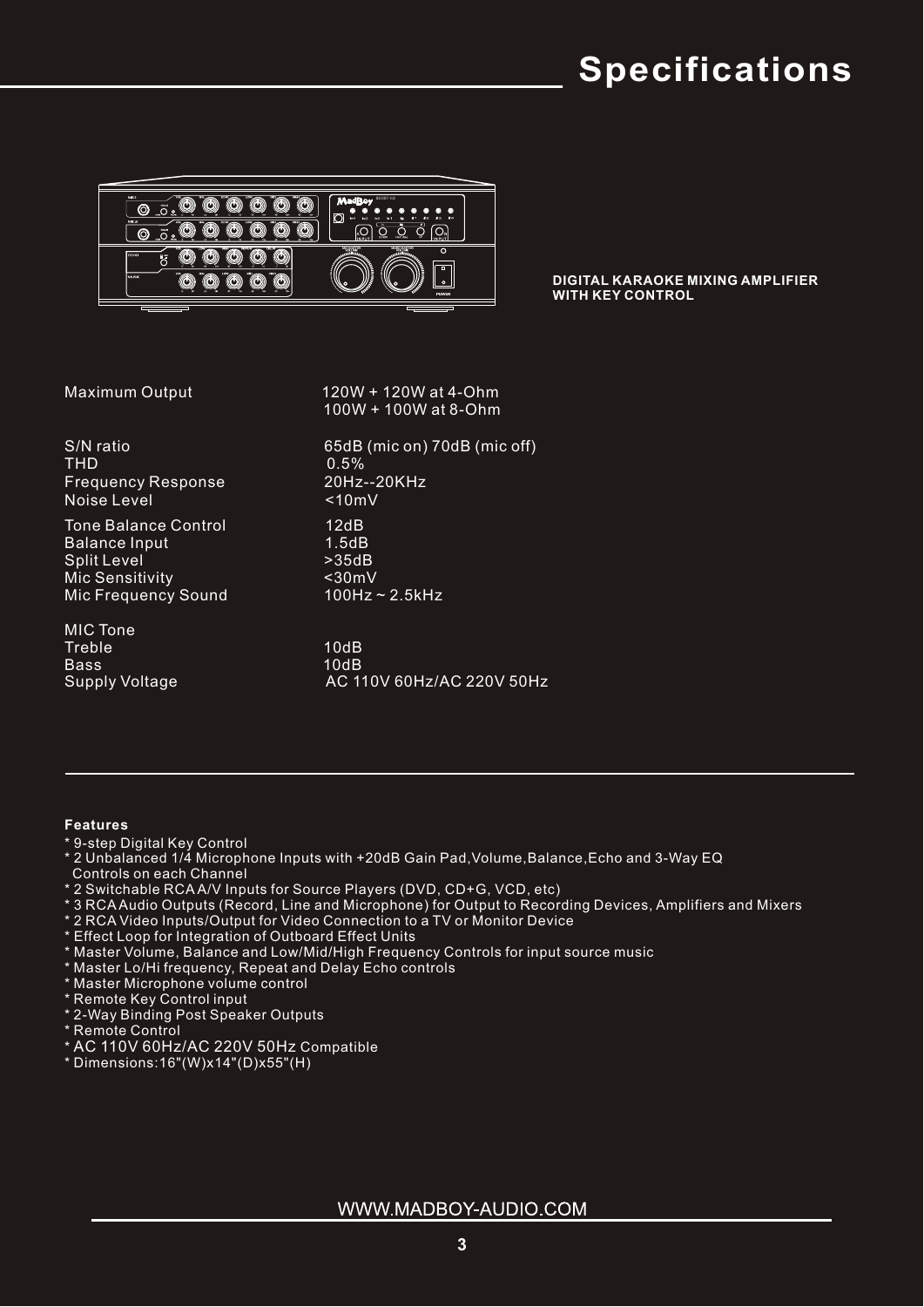## **Getting connected**

#### **CD/DVD player Connection**

You can simultaneously connect up to two CD/DVD players to the Unnt's Switchable A/V channels remote or front panel,you can easily switch between Channel A and Channel B.

#### **Audio**

Connect the stereo(L/R) RCA cables from the Output of your CD/DVD player to the VCD/CD(INPUT A ) or the DVD(INPUT B) L/R inputs on the rear panel of the unit.

#### **Video**

Connect the video RCA cable from the Video Output of your CD/DVD player to the VIDEO INPUT on the rear panel of the Unit.



#### **TV/Display device Connection**

The unit has two video inputs and two video outputs. Video inputs A and B correspond to the two input channels. The video that is being input into VIDEO input A will only play when input channel A is active.Likewise, the video that is being input into VIDEO input B can only be viewed if input channel B is Active.

l<br>Ji **MIC INSERT VIDEO OUT INPUT**  $\circ$  $\subset$ **MIC1 MIC2 VCD DVD MIC REC LINE VCD/CD DVD LEFT RIGHT AUDIO A B EFFECT LOOP OUTPUT INPUT IN OUT**

Display Device Display Device

Both Video Outputs send the same picture simultaneously to two different TVs or display devices.

Connect the Video RCA cable from the VIDEO output on the unit to the Video Input on your TV or display device.

NOTE: Switch between Inputs A and B either by using the A/B buttons on the unit's remote or on the front panel.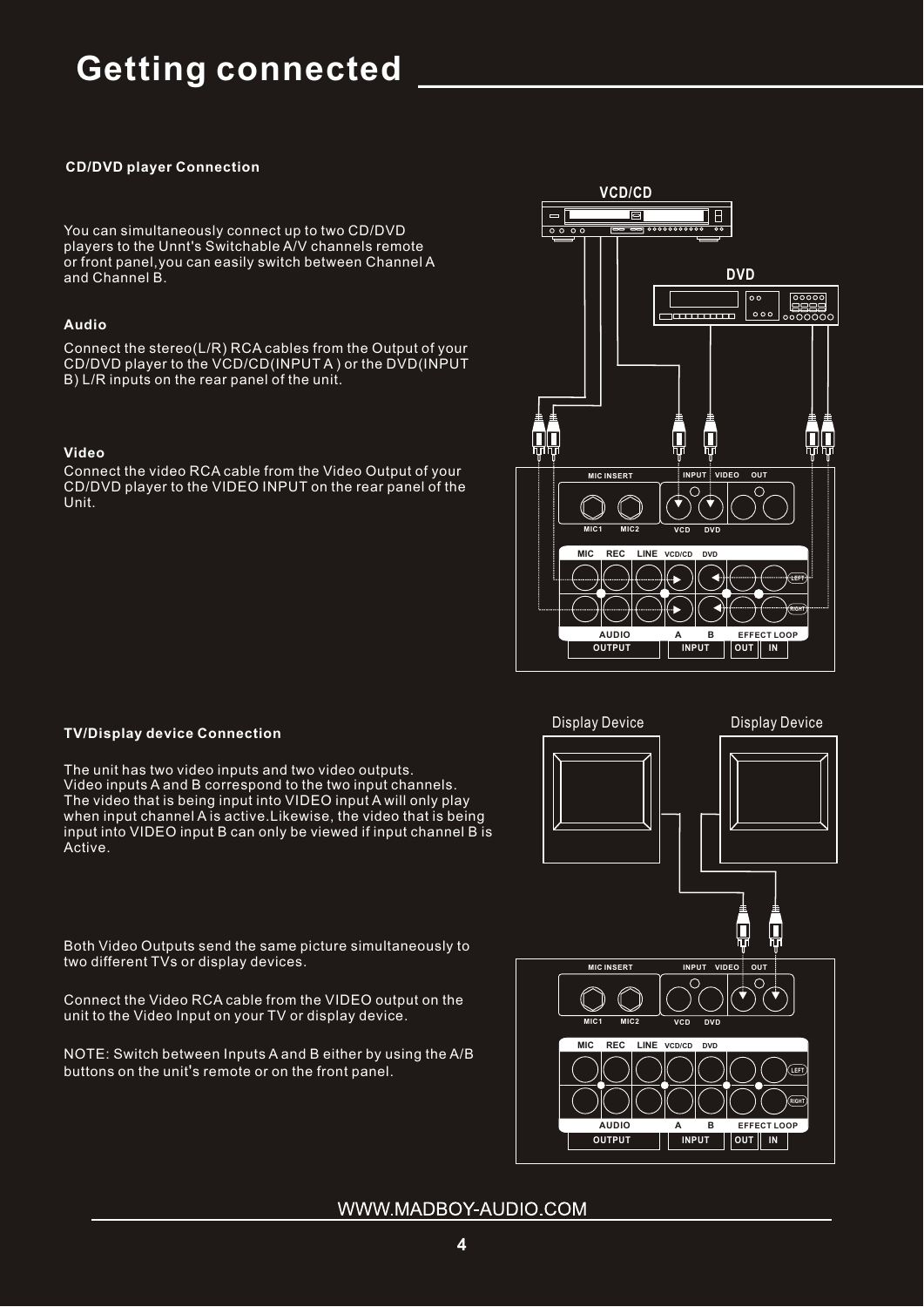#### **Amplifier, mixer and external sound system connections**

#### **Music and Vocals**

The unit's LINE OUT (RCA) jacks can be used to connect to a second power amplifier, an external sound system or mixing device. Note: The unit offers optimum performance when used as an amp for home sound systems and smaller performance systems and speakers.

Use L/R RCA audio cables to connect to an amplifier, mixer or other external sound system. Connect from the L/R LINE OUTPUT on the unit to the L/R audio input on your amp, mixer or sound system.

#### **Outputting Vocals Independently**

You can output vocals independently from the unit into a mixer from the L/R RCA MIC Outputs. Connect the L/R RCA cable from the MIC OUTPUT to an Audio Input on your mixer.



### **External speaker connection**

You can connect directly to speakers using either MDP (banana plug) speaker cables or standard speaker wires. Be sure to correctly match the polarities (+/-). Connect speakers rated no lower than 4-Ohms to the unit . Please do not try to connect more than one speaker per channel, as the load may exceed the amplifiers handling capacity, causing it to overload.

If using standard speaker wire, unscrew each plastic bind until you are able to see an interior hole for speaker wire (this is easier to locate when viewing from a side angle). Slide the speaker wires into the slots and tighten the plastic binds to tighten them in place. Be sure there is no insulation on the speaker wire preventing conductivity.

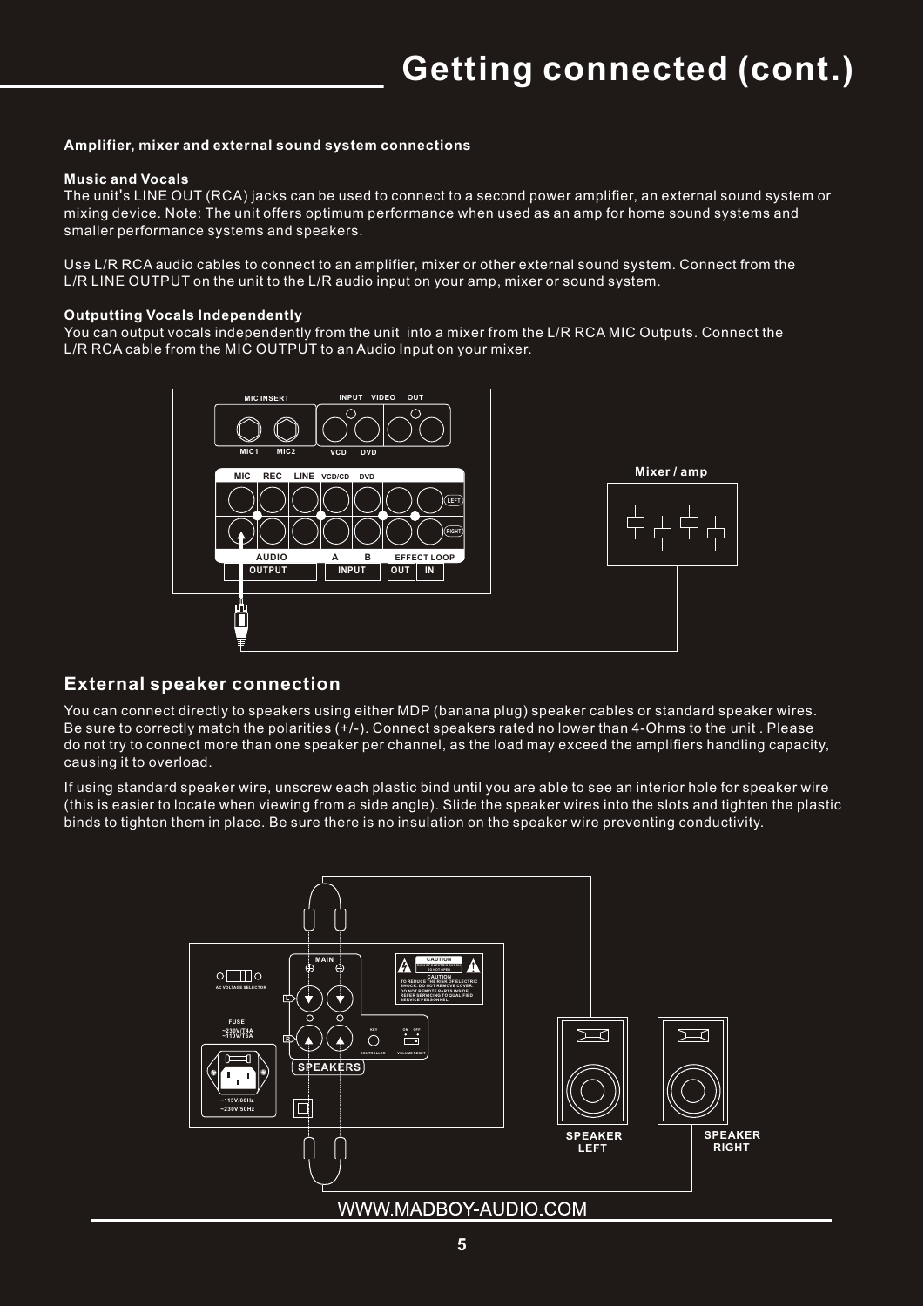## **Getting connected (cont.)**

#### **Mic(s) connection**



Using a mic cable with a 1/4 end,connect the mic to either of the Unit microphone inputs.

#### **A mic with Remote Key Control**



Connect the Remote Key Control cable into the KEY CONTROLLER jack on the rear panel of the unit.

#### **EffectsLoopconnections**

#### **Source Music (Music from a DVD or CD player)**

By using the built-in Effects Loop you can add effects such as a professional Digital Key Controller to the source player's music without compromising the quality of the original signal. To use the effects loop connect an RCA cable from the unit's EFFECTS LOOP L or R OUT jack to the effects unit input.Then connect an RCA cable from the effects unit output, into the unit's L or R IN jack.



#### **Vocals**

The MIC INSERT jacks on the rear panel allow you to loop the vocals through an effects unit. NOTE: In order to do thıs you must have a 1.4 Y adapter cable (not included) for each microphone line.

Connect the single end of the Y cable into the MIC INSERT jack.Connect one side of the double end into the input on the effects device and the other end into the output of the effects

NOTE: If the Y cable is plugged into the unit but the double ends are not connected to the IN and OUT of a device,there will be no sound. So if you are not using effects,be sure the Y cable is pulled out from the mic insert of the unit.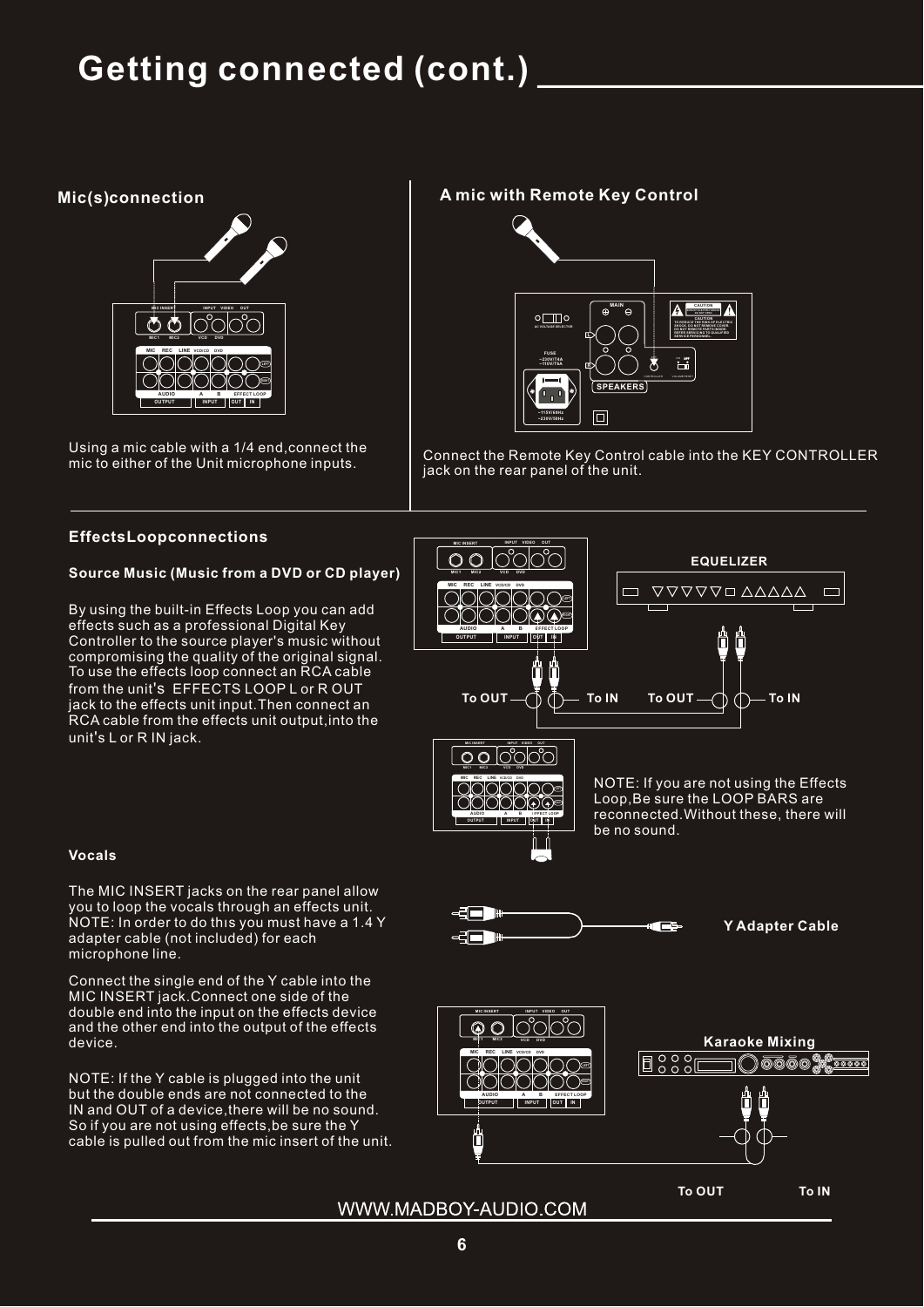## **Front Panel Description**



- 1. MICROPH ONE INPU T jacks Connect your microphones to these inputs with 1/4" cables.
- 2. -20dB GAI N pads Press pad to an inward position to decrease the microphone output's gain by -20dB. Release pad to its outer position to have the microphone output revert back to NORMAL volume.
- 3. PEAK LED indicators The PEAK LED indicates when the input level is too high.
- 4. VOL . control This control increases and decreases the VOL UME level for the MIC channels. Turn clockwise to increase MIC VOL UME and counter-clockwise to decrease the MIC VOL UME.
- 5. BAL. control Use this control to fade the microphone output between the left and right channels. When the balance control is directly centered, equal sound comes out of both the left and right channels giving you perfect stereo sound.
- 6. ECH O control This control increases/decreases the amou nt of ECH O applied to the MIC channels. Turn clockwise to increase ECH O and counter-clockwise to decrease ECH O.
- 7. LOW. control This control increases/decreases the amou nt of LOW (bass) frequency response applied to the MIC channels. Turn clockwise to increase the LOW frequency response and counter-clockwise to decrease the LOW frequency response.
- 8. MID. control This control increases/decreases the amou nt of MID-RAN GE frequency response applied to the MIC channels. Turn clockwise to increase the MID-RAN GE frequency response and counter-clockwise to decrease the MID-RAN GE frequency response.
- 9. HIGH. control This control increases/decreases the amou nt of HIGH (treble) frequency response applied to the MIC channels. Turn clockwise to increase the HIGH frequency response and counter-clockwise to decrease the HIGH frequency response.
- 10. DIGITAL KEY CONT ROL Use these buttons to raise or lower the mus ical key of your source mus ic (CD/ DVD player).The LEDs indicate where the current key of the mus ic is.
	- b Lowers the key of the mus ic
	- $4 -$  Restores the music back to its original (natural) key
	- # Raises the key of the mus ic

23. INPU T SELECTOR buttons - Use these buttons to toggle between the two available input channels A and B.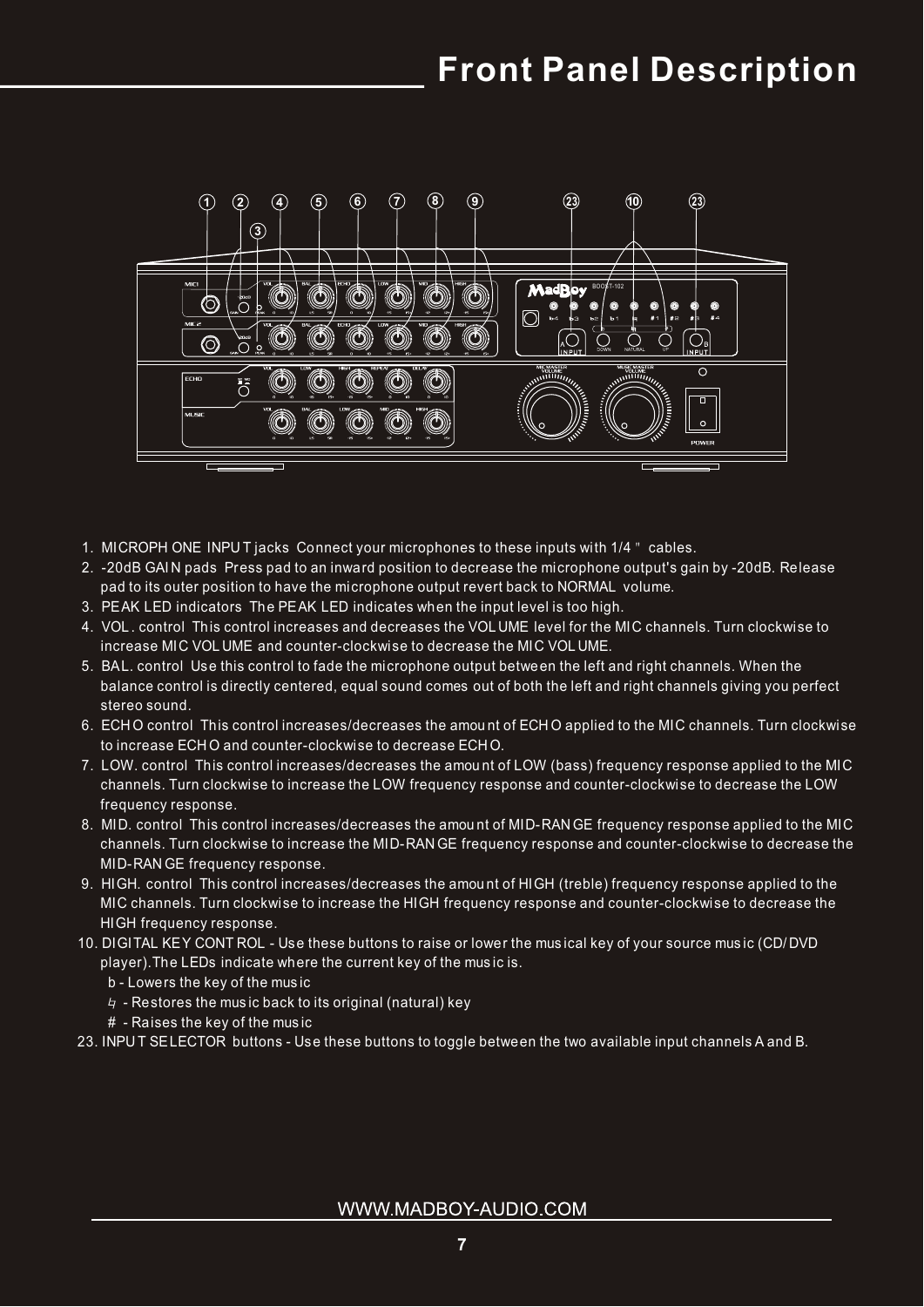## **Front Panel Description**



- 11. ST/MO (Stereo/Mono) Use this button to switch between the two echo output modes, STEREO and MONO.
- 12. MASTER ECHO VOLUME control This control increases/decreases the MASTER VOLUME LEVEL of the ECHO effect available to the MIC 1, 2-3 channels. Turn clockwise to increase MASTER ECHO VOLUME and counter clockwise to decrease the MASTER ECHO VOLUME.
- 13. ECHO LO. control This control increases/decreases the amount of LOW frequency response applied during the ECHO effect application. Turn clockwise to increase the LOW frequency response, and counter-clockwise to decrease the LOW frequency response.
- 14. ECHO HI. control This control increases/decreases the amount of HIGH frequency response applied during the ECHO effect application. Turn clockwise to increase the HIGH frequency response, and counter-clockwise to decrease the HIGH frequency response.
- 15. ECHO RPT. control REPEAT adjusts the interval repetition of the echo effect. As more REPEAT is applied to the ECHO effect, more echo intervals will occur prior to fading out. Turn clockwise to increase the REPEAT level and counter-clockwise to decrease the REPEAT level.
- 16. ECHO DEL. control DELAY adjusts the total beginning and ending length of each echo interval. As more DELAY is applied to the ECHO effect, each ECHO interval will become longer in time. Turn clockwise to increase the DELAY level and counter-clock wise to decrease the DELAY level.
- 17. MUSIC VOL. control This control increases/decreases the MUSIC VOLUME level(s) from INPUT SOURCES that are connected to the CD/DVD channels. Turn clockwise to increase MUSIC VOLUME and counter-clockwise to decrease the MUSIC VOLUME.
- 18. MUSIC BALANCE control Use this control to fade the music output between the left and right channels.When the balance control is directly centered, equal sound comes out of both the left and right channels giving you perfect stereo sound.
- 19. MUSIC LOW. control This control increases/decreases the amount of LOW (bass) frequency response applied to the audio output of INPUT SOURCES connected to the CD/DVD channels. Turn clockwise to increase the LOW frequency response and counter- clockwise to decrease the LOW frequency response.
- 20. MUSIC MID. control This control increases/decreases the amount of MID-RANGE frequency response applied to the audio output of INPUT SOURCES connected to the CD/DVD channels. Turn clockwise to increase the MID- RANGE frequency response and counter-clockwise to decrease the MID-RANGE frequency response.
- 21. MUSIC HIGH. control This control increases/decreases the amount of HIGH frequency response applied to the audio output of INPUT SOURCES connected to the CD/DVD channels. Turn clockwise to increase the HIGH frequency response and counter-clockwise to decrease the HIGH frequency response.
- 22. MIC MASTER VOLUME control Use this to control the overall volume of both microphone channels. Turn clockwise to increase the master microphone volume and counter-clockwise to decrease the master microphone volume.
- 24. MUSIC MASTER VOLUME control Use this to control the overall volume of the music from the CD/DVD player that is input into the unit..
- 25. POWER button This button turns the unit ON and OFF.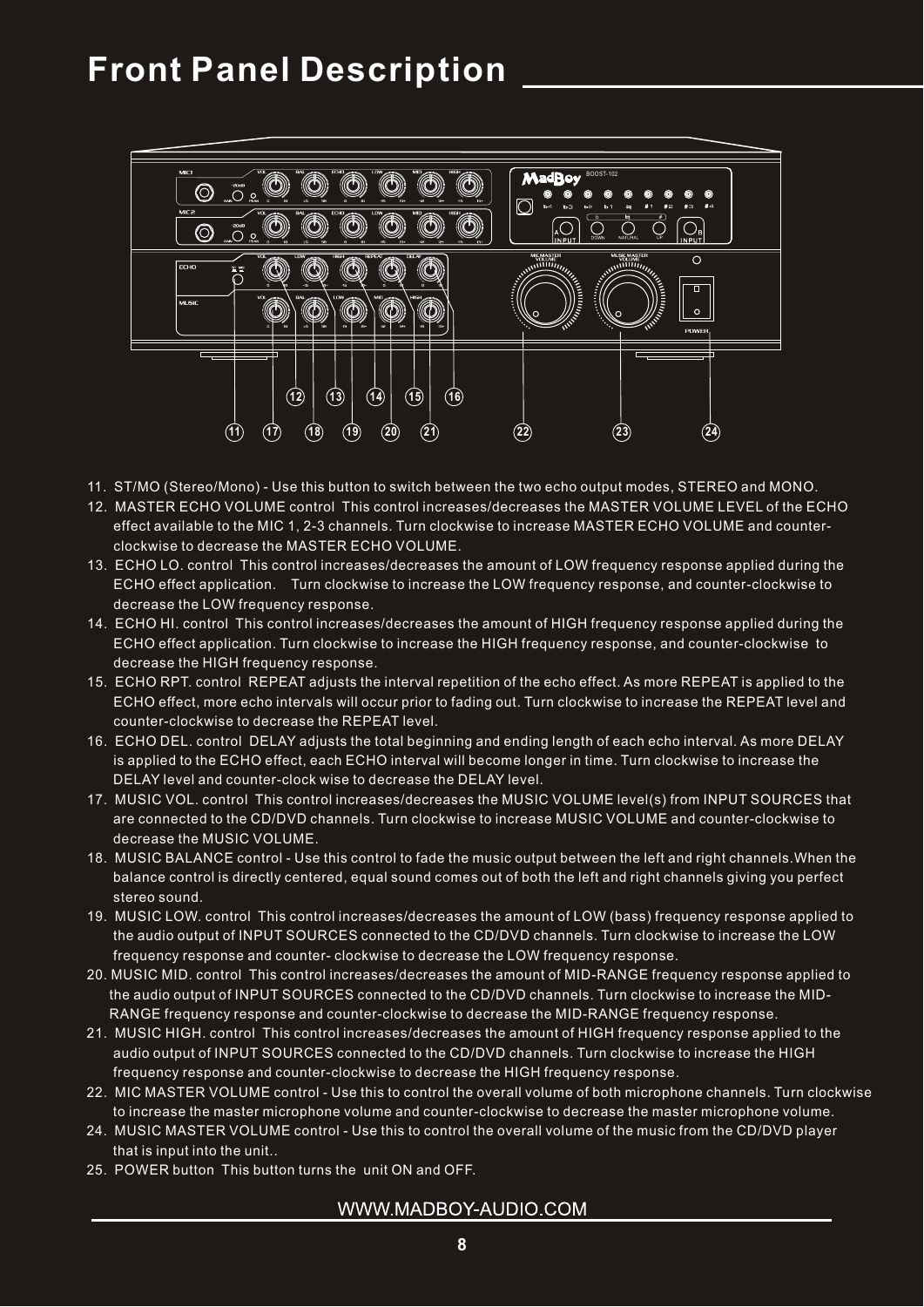

- 1. VOLTAGE SELECTOR switch This selector toggles between 110-120V and 220-240V power settings. NOTE: Please ensure this toggle is set to the correct position, matching the receiving AC outlets power supply before plugging it in an operating it. Doing so may cause severe damage to the unit and void your product warranty.
- 2. FUSE terminal This terminal houses the main system FUSE. NOTE: If fuse replacement is necessary, only replace with the same type and rating of fuse.
- 3. AC~IN terminal Connect AC MAINS POWER CORD from the wall outlet to this terminal.
- 4. SPEAKER BINDING posts (MDP) Connect appropriate speaker cables from these SPEAKER OUTPUT jacks to the INPUT jacks located on your speakers. Standard speaker wire or speaker cables equipped with MDP (banana) plugs can be used with the SPEAKER BINDING posts.
- NOTE: To use standard speaker wire, unscrew the plastic color- coded (red- black) binds until you can access the wire holes located on the inner-sides of the binds and slide the wire leads into them. Fasten them down by retightening the binds.
- 5. REMOTE KEY CONTROL This 1/8 jack is for connecting a REMOTE KEY CONTROL cable. Remote Key Control allows you to make key changes at a distance from the Digital Key Controller on the unit.
- 6. VOLUME RESET switch The master MIC and MISIC volumes on the are programmed to reset back to zero every time the machine's power is turned off. The VOLUME RESET switch allows you to turn this feature off.When this switch is in the ON position, the volume will reset whenever the machine is turned off and when in the OFF position, the volume will stay the same when the machine is turned off.
- 7. MIC INSERT jacks These 1/4 jacks allow you to loop each microphone line through an effects unit.
- NOTE: In order to do this you will need a 1/4 Y cable (not included).See Connecting to an effects system using the Effects Loop instructions in the GETTING CONNECTED section of this manual for further instructions on running vocals through an effects loop.
- 8. VIDEO INPUT (RCA) jacks Connect RCA-ended video cables from these jacks to the VIDEO OUT jacks on the device connected to your VCD/CD (Input A) or DVD (Input B) player.
- 9. VIDEO OUTPUT (RCA) jacks Connect RCA-ended video cables from these jacks to the VIDEO IN on a TV or display device. These are not independent outputs; they both output the same video signal simultaneously.
- 10.MIC OUTPUT jacks These jacks output the two mic channels without any music.Connect a paired RCA-ended patch cable from these jacks to the appropriate INPUT jacks on a mixer or vocal effects unit. NOTE: MIC OUTPUT from these jacks is dry. Echo effects will not be applied to this MIC OUTPUT, regardless of the current master and channel echo settings.
- 11.REC OUTPUT jacks These jacks provide connection to recording and other external audio devices. Connect a paired RCA- ended patch cable from these jacks to appropriate INPUT jacks on the recording or other audio/ video device.
- 12.LINE OUTPUT jacks These jacks output both mic channels and source music together.
- 13.AUDIO INPUT jacks Input audio from a VCD/CD or DVD player into either of these channels.The audio from channel A can only be heard when channel A is selected on the input selector and the audio from channel B can only be heard when channel B is selected on the input selector.
- 14. EFFECTS LOOP jacks Use the EFFECTS LOOP jacks to connect an external effects unit, such as a key controller or EQ. After removing the LOOP-BARS, connect a patch cable from the OUTPUT jacks of your external effects unit to the EFFECT LOOP IN jacks. Connect a second patch cable from the INPUT jacks of your external effects unit to the EFFECT LOOP OUT jacks on the BOOST-102.
- NOTE: Do not discard the loop-bars. It is necessary for the loop-bars to be in place when there is no external effects unit being used.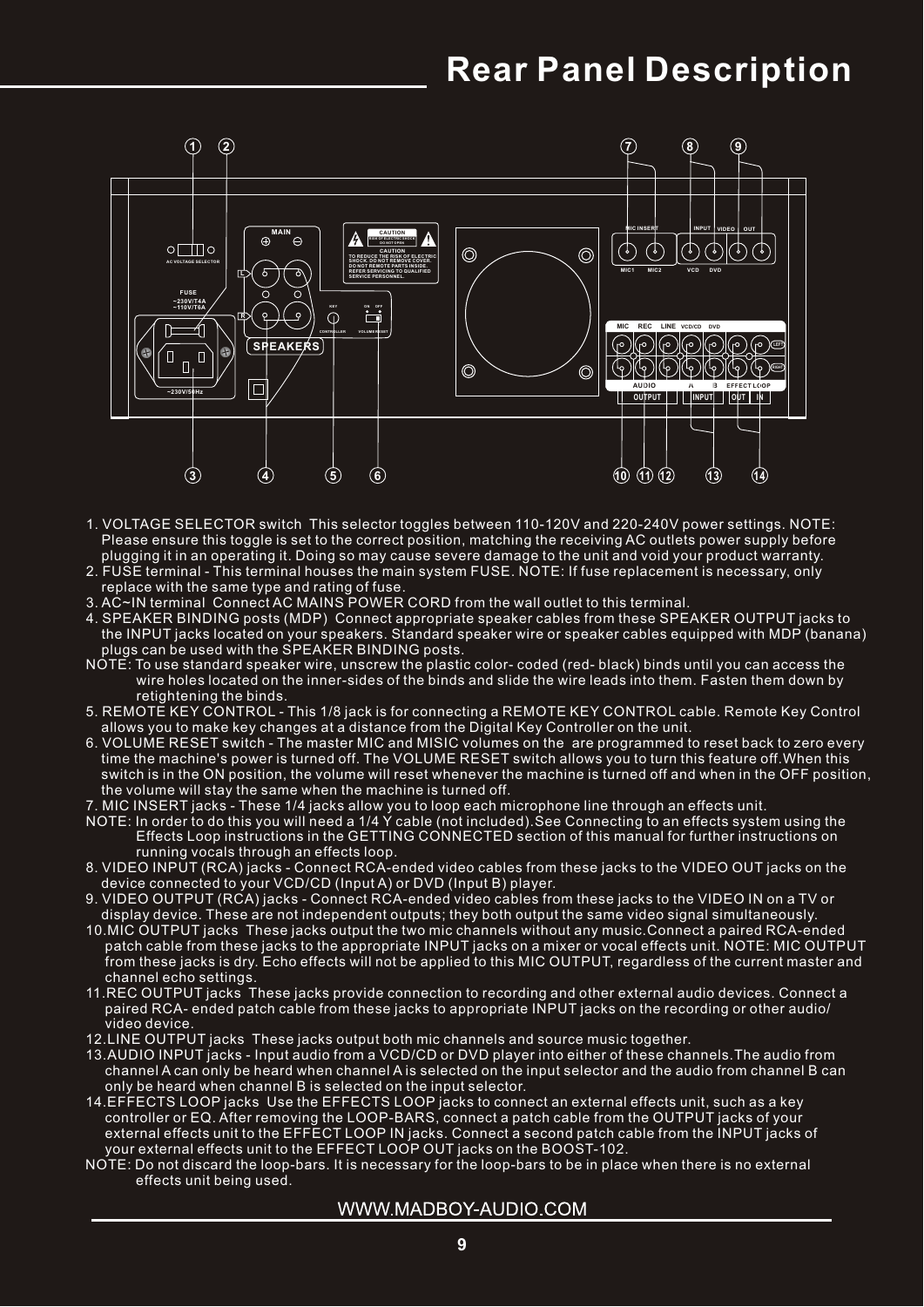

- 1. INPUT SELECTOR buttons Use these buttons to toggle between the two available input channels A and B.
- 2. DIGITAL KEY CONTROL Use these buttons to raise or lower the musical key of your source music (CD/DVD player). The

LEDs indicate where the current key of the music is.

- b Lowers the key of the music
- $4$  Restores the music back to its original (natural) key
- # Raises the key of the music
- 3. MIC MASTER VOLUME control Use this to control the overall volume of both microphone channels. Turn clockwise to increase the master microphone volume and counter-clockwise to decrease the master microphone volume.
- 4. MUSIC MASTER VOLUME control Use this to control the overall volume of the music from the CD/DVD player that is input into the unit.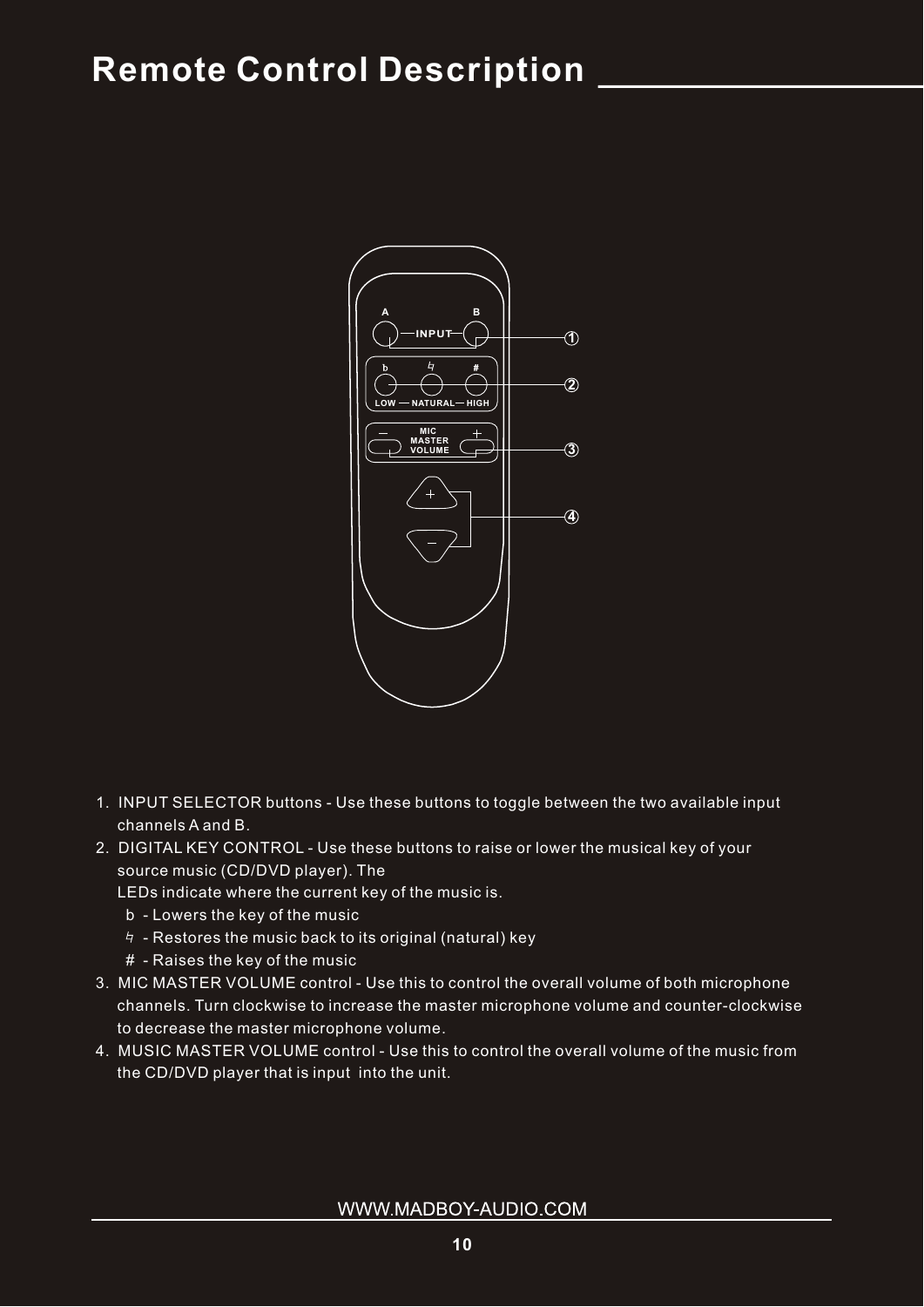### **Switching between input channels**

Use the A and B input buttons on the unit's front panel or remote control to switch between the two input channels.



## **Using Digital Key Control**

Digital Key Control enables you to adjust the key of the source music (CD/DVD player) to fit the vocal range of the person who is singing. The key can be adjusted by using the key control buttons on the unit's front panel, the remote control or from a Remote Key Control microphone.

- b lowers the key of the music
- Resets the key back to its original (natural) state
- # Raises the key of the music



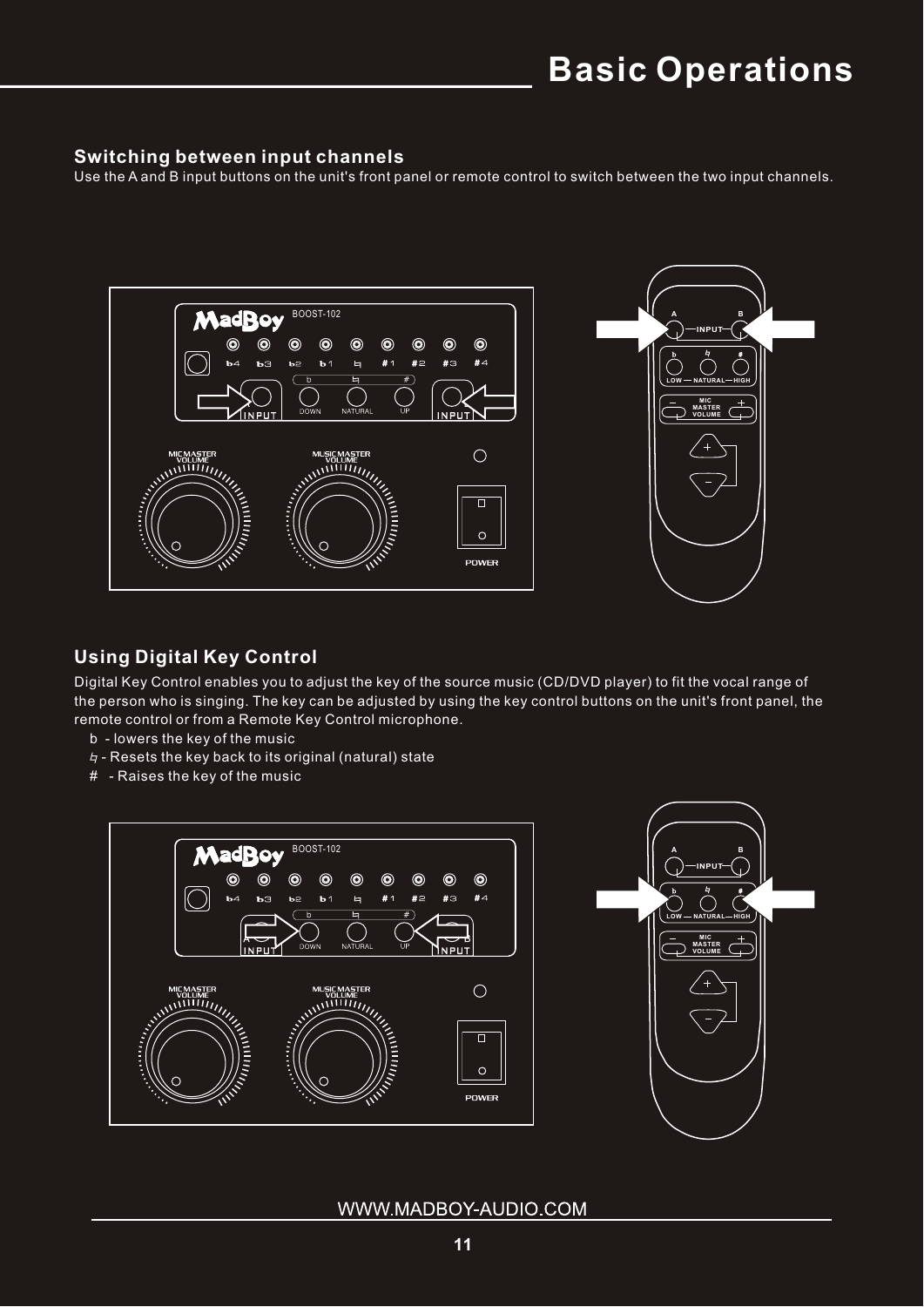## **Advanced Operations**

## **Balancing the Music with the Vocals**

The unit has MASTER, HIGH, MID and LOW controls for both the music and the microphone levels, which enables you to adjust your mix levels with precision, resulting in a professional-sounding mix.If you find that the music is too loud, simply adjust the MUSIC VOLUME control. Also, keep in mind that HIGH, MID and LOW levels also affect the overall balancing problems. Excessive high (treble) frequencies can lead to feedback, so be careful when adjusting them.

## **Balancing a Microphone Channel**

#### **When adjusting Mic levels, it is recommended to do so in this order:**

- 1. First adjust the MIC VOLUME control to approximately 50%. (Shown on Fig. 1)
- 2. Then balance the LOW, MID and HIGH controls to approximately 40-60%. (Shown on Fig. 2)
- 3. Start background music with the MUSIC VOLUME set at approximately 50%. (Shown on Fig. 3)
- 4. Fine-tune each MIC CHANNEL as necessary till you get a clean balanced mix
- 5. Remember to compensate if the background music has striking volume changes. To do this, you can utilize the -20dB GAIN PAD. The -20dB Gain Pad toggles between a current volume level and reduced gain volume level. This control can be used to immediately go from one volume level to another by a quick push of the button.
- 6. Once all the settings are complete, do a complete song for complete balancing success.



### **Balancing the Music Channel**

When adjusting the music levels follow the same procedure as seen above for Mic levels.